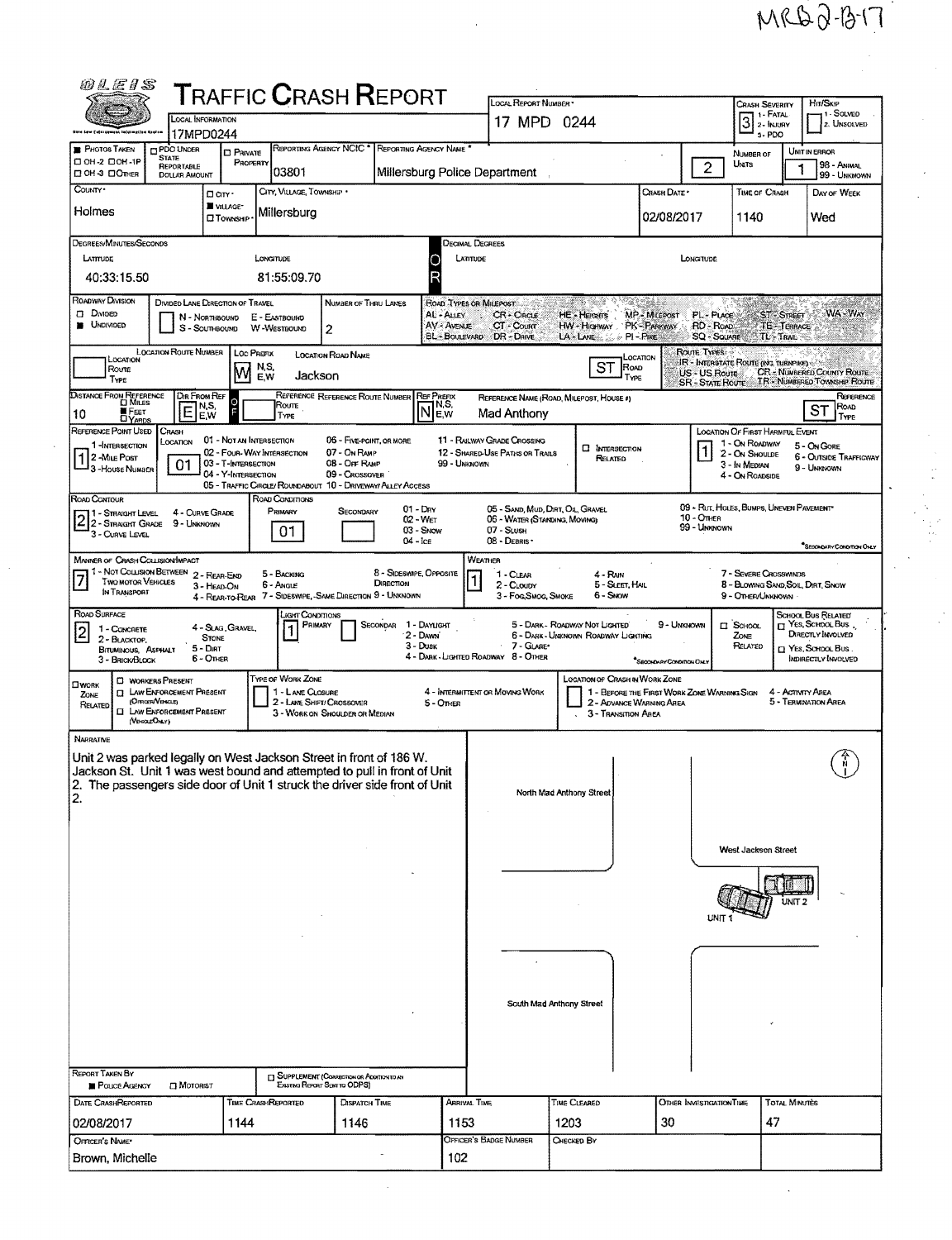| UNIT                                                                                                                               |                                                      |                                                                         |                                                                                         |                                                                                   |                                                                                                                                         |                                                                                                                                                                                                                                                                                                                                                        |                                                                                                 |                                    |                                                               |                                                                                     |                                      | <b>LOCAL REPORT NUMBER</b><br>17 MPD 0244                              |                                                                                                                                                                                                                     |                                                   |                                                                 |                   |  |  |
|------------------------------------------------------------------------------------------------------------------------------------|------------------------------------------------------|-------------------------------------------------------------------------|-----------------------------------------------------------------------------------------|-----------------------------------------------------------------------------------|-----------------------------------------------------------------------------------------------------------------------------------------|--------------------------------------------------------------------------------------------------------------------------------------------------------------------------------------------------------------------------------------------------------------------------------------------------------------------------------------------------------|-------------------------------------------------------------------------------------------------|------------------------------------|---------------------------------------------------------------|-------------------------------------------------------------------------------------|--------------------------------------|------------------------------------------------------------------------|---------------------------------------------------------------------------------------------------------------------------------------------------------------------------------------------------------------------|---------------------------------------------------|-----------------------------------------------------------------|-------------------|--|--|
|                                                                                                                                    |                                                      |                                                                         |                                                                                         |                                                                                   |                                                                                                                                         |                                                                                                                                                                                                                                                                                                                                                        |                                                                                                 |                                    |                                                               |                                                                                     |                                      |                                                                        |                                                                                                                                                                                                                     |                                                   |                                                                 |                   |  |  |
| <b>UNIT NUMBER</b>                                                                                                                 | OWNER NAME: LAST, FIRST, MIDDLE ( C SAME AS DRIVER ) |                                                                         |                                                                                         |                                                                                   |                                                                                                                                         |                                                                                                                                                                                                                                                                                                                                                        |                                                                                                 |                                    |                                                               | OWNER PHONE NUMBER                                                                  |                                      |                                                                        | DAMAGE SCALE                                                                                                                                                                                                        |                                                   | DAMAGE AREA<br>FRONT                                            |                   |  |  |
| Tarleton, Charles, F<br>$\langle \cdot \rangle_{\mathcal{C}}$<br>1<br><b>CISAME AS DRIVER )</b><br>OWNER ADDRESS; CITY, STATE, ZIP |                                                      |                                                                         |                                                                                         |                                                                                   |                                                                                                                                         |                                                                                                                                                                                                                                                                                                                                                        |                                                                                                 |                                    |                                                               | 234-742-0002                                                                        |                                      |                                                                        | $\left 2\right $                                                                                                                                                                                                    |                                                   | Ω                                                               |                   |  |  |
|                                                                                                                                    |                                                      |                                                                         |                                                                                         |                                                                                   |                                                                                                                                         |                                                                                                                                                                                                                                                                                                                                                        |                                                                                                 |                                    |                                                               |                                                                                     |                                      |                                                                        | 1 - None                                                                                                                                                                                                            |                                                   | ם                                                               |                   |  |  |
| 110 S Millersburg St, Holmesville, OH, 44633<br>LP STATE LICENSE PLATE NUMBER<br><b>VEHICLE IDENTIFICATION NUMBER</b>              |                                                      |                                                                         |                                                                                         |                                                                                   |                                                                                                                                         |                                                                                                                                                                                                                                                                                                                                                        |                                                                                                 |                                    |                                                               |                                                                                     |                                      | <b>H</b> Occupants                                                     | 2 - MINOR                                                                                                                                                                                                           |                                                   |                                                                 |                   |  |  |
| ОH<br><b>FUV5137</b>                                                                                                               |                                                      |                                                                         |                                                                                         |                                                                                   |                                                                                                                                         | 2A4RR5D17AR440943                                                                                                                                                                                                                                                                                                                                      |                                                                                                 |                                    |                                                               |                                                                                     |                                      |                                                                        | 3 - FUNCTIONAL                                                                                                                                                                                                      |                                                   | α<br>◘                                                          |                   |  |  |
| <b>VEHICLE YEAR</b>                                                                                                                | <b>VEHICLE MAKE</b>                                  |                                                                         |                                                                                         |                                                                                   |                                                                                                                                         |                                                                                                                                                                                                                                                                                                                                                        | <b>VEHICLE COLOR</b><br><b>VEHICLE MODEL</b>                                                    |                                    |                                                               |                                                                                     |                                      |                                                                        |                                                                                                                                                                                                                     |                                                   |                                                                 |                   |  |  |
| 2010                                                                                                                               |                                                      | Chrysler                                                                |                                                                                         |                                                                                   | Town And Country - LMT<br>SIL                                                                                                           |                                                                                                                                                                                                                                                                                                                                                        |                                                                                                 |                                    |                                                               |                                                                                     |                                      | 4 - DISABLING                                                          |                                                                                                                                                                                                                     | O                                                 | o                                                               |                   |  |  |
| Proof of<br>INSURANCE<br>SHOWN                                                                                                     |                                                      | <b>INSURANCE COMPANY</b><br>State Farm                                  |                                                                                         |                                                                                   |                                                                                                                                         | POLICY NUMBER<br>791-8561-E02-35                                                                                                                                                                                                                                                                                                                       |                                                                                                 |                                    | Towed By                                                      |                                                                                     |                                      |                                                                        | 9 - UNKNOWN                                                                                                                                                                                                         |                                                   | $\Box$                                                          |                   |  |  |
|                                                                                                                                    |                                                      | CARRIER NAME, ADDRESS, CITY, STATE, ZIP                                 |                                                                                         |                                                                                   |                                                                                                                                         |                                                                                                                                                                                                                                                                                                                                                        |                                                                                                 |                                    |                                                               |                                                                                     |                                      |                                                                        |                                                                                                                                                                                                                     |                                                   | <b>CARRIER PHONE</b>                                            |                   |  |  |
|                                                                                                                                    |                                                      |                                                                         |                                                                                         |                                                                                   |                                                                                                                                         |                                                                                                                                                                                                                                                                                                                                                        |                                                                                                 |                                    |                                                               |                                                                                     |                                      |                                                                        |                                                                                                                                                                                                                     |                                                   |                                                                 |                   |  |  |
| US DOT                                                                                                                             |                                                      | VEHICLE WEIGHT GWWFVGCWR                                                |                                                                                         | 1 - LESS THAN OR EOUAL TO 10K LBS                                                 |                                                                                                                                         | CARGO BOOY TYPE                                                                                                                                                                                                                                                                                                                                        | 01 - No CARGO BODY TYPE/NOT APPLICABL 09 - POLE                                                 |                                    |                                                               |                                                                                     |                                      | Trafficway Description<br>11 - Two-Way, Not Divideo                    |                                                                                                                                                                                                                     |                                                   |                                                                 |                   |  |  |
| HM PLACARD ID NO.                                                                                                                  |                                                      |                                                                         | 2 - 10,001 to 26,000k Las<br>3 - MORE THAN 26,000K LBS.                                 |                                                                                   | 01                                                                                                                                      |                                                                                                                                                                                                                                                                                                                                                        | 02 - Bus/Van (9-15 Seats, Ing Driver)<br>03 - Bus (16+ Seats, Inc Driver)                       |                                    | 10 - Cargo Tank<br>11 - FLAT BED<br>12 - Dump                 |                                                                                     |                                      |                                                                        | 2 - Two-Way, Not Divided, Continuous LEFT TURN LANE<br>3 - Two-Way, Divided, Unprotected (Painted or Grass > Ft.) Media                                                                                             |                                                   |                                                                 |                   |  |  |
|                                                                                                                                    |                                                      |                                                                         | <b>HAZARDOUS MATERIAL</b>                                                               |                                                                                   | 04 • VEHICLE TOWING ANOTHER VEHICLE<br>05 - Localwa<br>13 - CONCRETE MIXER<br>06 - INTERMODAL CONTAINER CHASIS<br>14 - AUTO TRANSPORTER |                                                                                                                                                                                                                                                                                                                                                        |                                                                                                 |                                    |                                                               |                                                                                     |                                      | 4 - Two-Way, DIVIDED, POSITIVE MEDIANBARRIER<br>5 - ONE-WAY TRAFFICWAY |                                                                                                                                                                                                                     |                                                   |                                                                 |                   |  |  |
|                                                                                                                                    | HM CLASS<br>NUMBER                                   | $\Box$ Related                                                          |                                                                                         |                                                                                   | 07 - CARGO VAN/ENCLOSED BOX<br>15 - GARBAGE /REFUSE<br>08 - GRAIN, CHIPS, GRAVEL<br>99 - OTHER/UNKNOWN                                  |                                                                                                                                                                                                                                                                                                                                                        |                                                                                                 |                                    |                                                               |                                                                                     |                                      | <b>I HIT / SKIP UNIT</b>                                               |                                                                                                                                                                                                                     |                                                   |                                                                 |                   |  |  |
|                                                                                                                                    |                                                      | NON-MOTORIST LOCATION PRIOR TO IMPACT                                   |                                                                                         | Type of Use                                                                       |                                                                                                                                         | UNIT TYPE                                                                                                                                                                                                                                                                                                                                              |                                                                                                 |                                    |                                                               |                                                                                     |                                      |                                                                        |                                                                                                                                                                                                                     |                                                   |                                                                 |                   |  |  |
|                                                                                                                                    |                                                      | 01 - INTERSECTION - MARKED CROSSWAL<br>02 - INTERSECTION - NO CROSSWALK |                                                                                         | 1                                                                                 |                                                                                                                                         | 05                                                                                                                                                                                                                                                                                                                                                     | 01 - Sub-COMPACT                                                                                |                                    |                                                               |                                                                                     |                                      |                                                                        | PASSENGER VEHICLES (LESS THAN 9 PASSENGERS MED/HEAVY TRUCKS OR COMBO UNITS > 10K LBS BUS/VAN/LINO(9 OR MORE INCLUDING DRIVER)<br>13 - SINGLE UNIT TRUCK OR VAN 2AXLE, 6 TIRES 21 - BUS/VAN (9-15 SEATS, INC DRIVER) |                                                   |                                                                 |                   |  |  |
|                                                                                                                                    |                                                      | 03 - INTERSECTION OTHER<br>04 - Midblock - Marked Crosswalk             |                                                                                         | 1 - PERSONAL                                                                      |                                                                                                                                         | 99 - UNKNOWN 03 - MID SIZE                                                                                                                                                                                                                                                                                                                             | 02 - COMPACT                                                                                    |                                    |                                                               |                                                                                     |                                      | 14 - SINGLE UNIT TRUCK: 3+ AXLES<br>15 - SINGLE UNIT TRUCK / TRAILER   |                                                                                                                                                                                                                     | NON-MOTORIST                                      | 22 - Bus (16+ Seats, Ing Driver)                                |                   |  |  |
|                                                                                                                                    | 06 - BICYCLE LANE                                    | 05 - TRAVEL LANE - OTHER LOCATION<br>07 - SHOULDER/ROADSIDE             |                                                                                         | 2 - COMMERCIAL<br>OR HIT/SKIP<br>04 - Full SIZE<br>05 - Minivan<br>3 - GOVERNMENT |                                                                                                                                         |                                                                                                                                                                                                                                                                                                                                                        |                                                                                                 |                                    |                                                               | 17 - Tractor/Semi-Trailer                                                           |                                      | 16 - TRUCK/TRACTOR (BOBTAIL)                                           |                                                                                                                                                                                                                     |                                                   | 23 - ANIMAL WITH RIDER<br>24 - ANIMAL WITH BUGGY, WAGON, SURREY |                   |  |  |
|                                                                                                                                    | 08 - SIDEWALK                                        | 09 - MEDIAN/CROSSING ISLAND                                             |                                                                                         |                                                                                   |                                                                                                                                         | 06 - Sport Utility Vehicle<br>07 - Pickup                                                                                                                                                                                                                                                                                                              |                                                                                                 |                                    |                                                               | 18 - Tractor/Double<br>19 - TRACTOR/TRIPLES                                         |                                      |                                                                        |                                                                                                                                                                                                                     |                                                   | 25 - BICYCLE/PEDACYCLIST<br>26 - PEDESTRIAN/SKATER              |                   |  |  |
|                                                                                                                                    |                                                      | 10 - DRIVE WAY ACCESS<br>11 - SHARED-USE PATH OR TRAIL                  |                                                                                         | <b>IT IN EMERGENCY</b><br><b>RESPONSE</b>                                         |                                                                                                                                         | 08 - VAN                                                                                                                                                                                                                                                                                                                                               | 09 - Motorcycle<br>10 - MOTORIZED BICYCLE                                                       |                                    |                                                               |                                                                                     |                                      | 20 - OTHER MEDIHEAVY VEHICLE                                           |                                                                                                                                                                                                                     | 27 - OTHER NON-MOTORIST                           |                                                                 |                   |  |  |
|                                                                                                                                    | 99 - OTHER/UNKNOWN                                   | 12 - NON-TRAFFICWAY AREA                                                |                                                                                         |                                                                                   | 11 - SNOWMOBILE/ATV<br>12 - OTHER PASSENGER VEHICLE                                                                                     |                                                                                                                                                                                                                                                                                                                                                        |                                                                                                 |                                    |                                                               |                                                                                     | HAS HM PLACARD                       |                                                                        |                                                                                                                                                                                                                     |                                                   |                                                                 |                   |  |  |
| SPECIAL FUNCTION 01 - NONE                                                                                                         |                                                      |                                                                         |                                                                                         | 09 - AMBULANCE<br>$10 -$ Fire                                                     |                                                                                                                                         | 17 - FARM VEHICLE                                                                                                                                                                                                                                                                                                                                      |                                                                                                 |                                    | Most Damaged Area                                             |                                                                                     |                                      |                                                                        |                                                                                                                                                                                                                     |                                                   | Action                                                          |                   |  |  |
| 01                                                                                                                                 | $02 - T_Ax$                                          |                                                                         | 03 - RENTAL TRUCK (OVER 10K LBS)<br>04 - Bus - SCHOOL (PUBLIC OR PRIVATE) 12 - MILITARY |                                                                                   |                                                                                                                                         | 18 - FARM EQUIPMENT<br>11 - HIGHWAY/MAINTENANCE 19 - MOTORHOME<br>20 - Gour Cart                                                                                                                                                                                                                                                                       |                                                                                                 | 04                                 | 01 - None<br>02 - CENTER FRONT                                |                                                                                     |                                      | 08 - LEFT SIDE<br>09 - LEFT FRONT                                      | 99 UNKNOWN                                                                                                                                                                                                          |                                                   | 1 1 - Non-Contact<br>3                                          | 2 - Non-Collision |  |  |
|                                                                                                                                    |                                                      | 05 - Bus - Transit<br>06 - Bus - Charter                                |                                                                                         | 13 - Pouce<br>14 - Pusuc Unury                                                    | $21 -$ Train<br><b>IMPACT ARE 04 - RIGHT SIDE</b><br>22 - OTHER (EXPLONIVAN NARRATIVE)                                                  |                                                                                                                                                                                                                                                                                                                                                        |                                                                                                 |                                    | 05 - Right Rear                                               | 03 - Right Front<br>10 - TOP AND WINDOWS<br>11 - UNDERCARRIAGE<br>12 - LOAD/TRAILER |                                      |                                                                        |                                                                                                                                                                                                                     |                                                   | 3 - STRIKING<br>4 - STRUCK                                      |                   |  |  |
|                                                                                                                                    |                                                      | 07 - Bus - Shuttle<br>08 - Bus - Other                                  |                                                                                         | 15 - OTHER GOVERNMENT<br>16 - CONSTRUCTION EOIP.                                  |                                                                                                                                         | 04<br>06 - REAR CENTER<br>07 - LEFT REAR                                                                                                                                                                                                                                                                                                               |                                                                                                 |                                    |                                                               |                                                                                     | 13 - TOTAL (ALL AREAS)<br>14 - Отнев |                                                                        | 5 - STRIKING/STRUCK<br>$9 -$ Unaquowin                                                                                                                                                                              |                                                   |                                                                 |                   |  |  |
| PRE-CRASH ACTIONS                                                                                                                  |                                                      |                                                                         |                                                                                         |                                                                                   |                                                                                                                                         |                                                                                                                                                                                                                                                                                                                                                        |                                                                                                 |                                    |                                                               |                                                                                     |                                      |                                                                        |                                                                                                                                                                                                                     |                                                   |                                                                 |                   |  |  |
| 09                                                                                                                                 |                                                      | MOTORIST<br>01 - STRAIGHT ANEAD                                         |                                                                                         | 07 - MAKING U-TURN                                                                |                                                                                                                                         |                                                                                                                                                                                                                                                                                                                                                        | 13 - Negotiating a Curve                                                                        |                                    | Non-Motorist                                                  |                                                                                     |                                      | 15 - ENTERING OR CROSSING SPECIFIED LOCATIO                            |                                                                                                                                                                                                                     |                                                   | 21 - ÖTHER NON-MOTORIST ACTION                                  |                   |  |  |
|                                                                                                                                    |                                                      | 02 - BACKING<br>03 - CHANGING LANES                                     |                                                                                         | 08 - ENTERING TRAFFIC LANE<br>09 - LEAVING TRAFFIC LANE                           |                                                                                                                                         |                                                                                                                                                                                                                                                                                                                                                        | 14 - OTHER MOTORIST ACTIO                                                                       |                                    |                                                               | 17 - WORKING                                                                        |                                      | 16 - WALKING RUNNING, JOGGING, PLAYING, CYCLING                        |                                                                                                                                                                                                                     |                                                   |                                                                 |                   |  |  |
| 99 - Unknown                                                                                                                       |                                                      | 04 - Overtaking/Passing<br>05 - MAKING RIGHT TURN                       |                                                                                         | 10 - PARKED                                                                       | 11 - Slowing or Stopped in Traffic                                                                                                      |                                                                                                                                                                                                                                                                                                                                                        |                                                                                                 |                                    |                                                               |                                                                                     | 18 - Pushing Venicle                 | 19 - APPROACHING OR LEAVING VEHICLE                                    |                                                                                                                                                                                                                     |                                                   |                                                                 |                   |  |  |
|                                                                                                                                    |                                                      | 06 - MAKING LEFT TURN                                                   |                                                                                         | 12 - DRIVERLESS                                                                   |                                                                                                                                         |                                                                                                                                                                                                                                                                                                                                                        |                                                                                                 |                                    |                                                               | 20 - Standing                                                                       |                                      |                                                                        |                                                                                                                                                                                                                     |                                                   |                                                                 |                   |  |  |
| ONTRIBUTING CIRCUMSTANCE<br>PRIMARY                                                                                                |                                                      | MOTORIST<br>01 - NONE                                                   |                                                                                         |                                                                                   |                                                                                                                                         |                                                                                                                                                                                                                                                                                                                                                        |                                                                                                 | Non-Motorist                       |                                                               |                                                                                     |                                      |                                                                        | <b>VEHICLE DEFECTS</b>                                                                                                                                                                                              | 01 - TURN SIGNALS                                 |                                                                 |                   |  |  |
| 10                                                                                                                                 |                                                      | 02 - FAILURE TO YIELD<br>03 - RAN RED LIGHT                             |                                                                                         |                                                                                   |                                                                                                                                         | 11 - IMPROPER BACKING<br><b>22 - None</b><br>12 - IMPROPER START FROM PARKED POSITION<br>23 - IMPROPER CROSSING<br>13 - Stopped or Parked Illegally<br>24 - DARTING<br>14 - OPERATING VEHICLE IN NEGLIGENT MANNER<br>25 - LYING AND/OR ILLEGALLY IN ROADWAY<br>15 - Swering to Avoid (Due to External Conditions)<br>26 - FALURE TO YIELD RIGHT OF WAY |                                                                                                 |                                    |                                                               |                                                                                     |                                      |                                                                        |                                                                                                                                                                                                                     | 02 - HEAD LAMPS<br>03 - TAIL LAMPS                |                                                                 |                   |  |  |
| SECONDARY                                                                                                                          |                                                      | 04 - RAN STOP SIGN                                                      |                                                                                         |                                                                                   |                                                                                                                                         |                                                                                                                                                                                                                                                                                                                                                        |                                                                                                 |                                    |                                                               |                                                                                     |                                      |                                                                        |                                                                                                                                                                                                                     | 04 - BRAKES<br>05 - STEERING<br>06 - TIRE BLOWOUT |                                                                 |                   |  |  |
| 05 - Exceeded Speed Limit<br>06 - Unsafe Speed<br>16 - WRONG SIDEAVRONG WAY<br>07 - IMPROPER TURN<br>17 - FALURE TO CONTROL        |                                                      |                                                                         |                                                                                         |                                                                                   |                                                                                                                                         |                                                                                                                                                                                                                                                                                                                                                        |                                                                                                 |                                    | 27 - NOT VISIBLE (DARK CLOTHING)<br>28 - INATTENTIVE          |                                                                                     |                                      |                                                                        |                                                                                                                                                                                                                     |                                                   | 07 - WORN OR SLICK TIRES<br>08 - TRAILER EQUIPMENT DEFECTIVE    |                   |  |  |
|                                                                                                                                    |                                                      | 08 - LEFT OF CENTER<br>09 - FOLLOWED TOO CLOSELY/ACDA                   |                                                                                         |                                                                                   |                                                                                                                                         | <b>18 - VISION OBSTRUCTION</b><br>29 - FAILURE TO OBEY TRAFFIC SIGNS<br>19 - OPERATING DEFECTIVE EQUIPMENT<br>/SIGNALS/OFFICER                                                                                                                                                                                                                         |                                                                                                 |                                    |                                                               |                                                                                     |                                      |                                                                        |                                                                                                                                                                                                                     |                                                   | 09 - MOTOR TROUBLE<br>10 - DISABLED FROM PRIOR ACCIDENT         |                   |  |  |
| 99 - UNKNOWN                                                                                                                       |                                                      | 10 - IMPROPER LANE CHANGE<br>PASSING OFF ROAD                           |                                                                                         |                                                                                   |                                                                                                                                         | 20 - LOAD SHIFTING/FALLING/SPILLING<br>21 - OTHER IMPROPER ACTION                                                                                                                                                                                                                                                                                      |                                                                                                 |                                    | 30 - WRONG SIDE OF THE ROAD<br>31 - OTHER NON-MOTORIST ACTION |                                                                                     |                                      |                                                                        |                                                                                                                                                                                                                     |                                                   | 11 - OTHER DEFECTS                                              |                   |  |  |
| <b>SEQUENCE OF EVENTS</b>                                                                                                          |                                                      |                                                                         |                                                                                         |                                                                                   |                                                                                                                                         | <b>NON-COLLISION EVENTS</b>                                                                                                                                                                                                                                                                                                                            |                                                                                                 |                                    |                                                               |                                                                                     |                                      |                                                                        |                                                                                                                                                                                                                     |                                                   |                                                                 |                   |  |  |
| 21                                                                                                                                 |                                                      |                                                                         |                                                                                         | 6                                                                                 |                                                                                                                                         | 02 - FIRE/EXPLOSION                                                                                                                                                                                                                                                                                                                                    | 01 - Overturn/ROLLOVER                                                                          |                                    | 06 - EOUPMENT FAILURE                                         | (BLOWN TIRE, BRAKE FALURE, ETC)                                                     |                                      |                                                                        | 10 - Cross Median<br>11 - Cross Center Line                                                                                                                                                                         |                                                   |                                                                 |                   |  |  |
| First $\Gamma$<br>HARMFUL <sup>1</sup>                                                                                             |                                                      | Most<br>Harmful,                                                        |                                                                                         | 99 - UNKNOWN                                                                      |                                                                                                                                         | 03 - IMMERSION<br>04 - Jackknife                                                                                                                                                                                                                                                                                                                       | 05 - CARGO/EQUIPMENT LOSS OR SHIFT 09 - RAN OFF ROAD LEFT                                       |                                    | 07 - SEPARATION OF UNITS<br>08 - RAN OFF ROAD RIGHT           |                                                                                     |                                      |                                                                        | OPPOSITE DIRECTION OF TRAVEL<br>12 - DOWNHILL RUNAWAY                                                                                                                                                               |                                                   |                                                                 |                   |  |  |
| Event                                                                                                                              |                                                      | EVENT                                                                   |                                                                                         |                                                                                   |                                                                                                                                         |                                                                                                                                                                                                                                                                                                                                                        | COLLISION WITH FIXED, OBJECT                                                                    |                                    |                                                               |                                                                                     |                                      |                                                                        | 13 - OTHER NON-COLUSION                                                                                                                                                                                             |                                                   |                                                                 |                   |  |  |
| 14 - PEDESTRIAN                                                                                                                    |                                                      | COLLISION WITH PERSON, VEHICLE OR OBJECT NOT FIXED                      |                                                                                         | 21 - PARKED MOTOR VEHICLE                                                         |                                                                                                                                         |                                                                                                                                                                                                                                                                                                                                                        | 25 - IMPACT ATTENUATOR/CRASH CUSHION33 - MEDIAN CABLE BARRIER<br>26 - BRIDGE OVERHEAD STRUCTURE |                                    | 34 - Median Guardrail Barrier                                 |                                                                                     |                                      |                                                                        | 41 - OTHER POST, POLE<br>OR SUPPORT                                                                                                                                                                                 |                                                   | 48 - TREE<br>49 - FIRE HYDRANT                                  |                   |  |  |
| 15 - PEDALCYCLE<br>16 - RAILWAY VEHICLE (TRAIN, ENGINE)                                                                            |                                                      |                                                                         |                                                                                         | 22 - WORK ZONE MAINTENANCE EQUIPMENT<br>23 - STRUCK BY FALLING, SHIFTING CARGO    |                                                                                                                                         | 28 - BRIDGE PARAPET                                                                                                                                                                                                                                                                                                                                    | 27 - BRIDGE PIER OR ABUTMENT                                                                    |                                    | 35 - MEDIAN CONCRETE BARRIER<br>36 - MEDIAN OTHER BARRIER     |                                                                                     |                                      | 42 - Culvert<br>43 - Cuns                                              |                                                                                                                                                                                                                     |                                                   | 50 - WORK ZONE MAINTENANCE<br>EQUIPMENT                         |                   |  |  |
| 17 - ANIMAL - FARM<br>18 - Animal - Deer                                                                                           |                                                      |                                                                         | <b>MOTOR VEHICLE</b>                                                                    | OR ANYTHING SET IN MOTION BY A                                                    |                                                                                                                                         | 29 - BRIDGE RAIL<br>30 - GUARDRAIL FACE                                                                                                                                                                                                                                                                                                                |                                                                                                 |                                    | 37 - TRAFFIC SIGN POST<br>38 - Overhead Sran Post             |                                                                                     |                                      | 44 - Олтон                                                             | 45 - EMBANKMENT                                                                                                                                                                                                     |                                                   | 51 - WALL, BUILDING, TUNNEL<br>52 - OTHER FIXED OBJECT          |                   |  |  |
| 19 - Animal -Other<br>20 - MOTOR VEHICLE IN TRANSPORT                                                                              |                                                      |                                                                         |                                                                                         | 24 - OTHER MOVABLE OBJECT                                                         |                                                                                                                                         | 31 - Guardral End                                                                                                                                                                                                                                                                                                                                      | 32 - Portable Barrier                                                                           |                                    | 39 - LIGHT/LUMINARIES SUPPORT<br>40 - UTIUTY POLE             |                                                                                     |                                      | 46 - FENCE<br>47 - MAILBOX                                             |                                                                                                                                                                                                                     |                                                   |                                                                 |                   |  |  |
| Unit Speed                                                                                                                         |                                                      | POSTEO SPEED                                                            | <b>TRAFFIC CONTROL</b>                                                                  |                                                                                   |                                                                                                                                         |                                                                                                                                                                                                                                                                                                                                                        |                                                                                                 |                                    |                                                               |                                                                                     | <b>UNIT DIRECTION</b>                |                                                                        | 1 - Norm                                                                                                                                                                                                            |                                                   | 5 - NORTHEAST                                                   | 9 - UNKNOWN       |  |  |
| 5                                                                                                                                  |                                                      | 25                                                                      | 12                                                                                      | 01 - No Controls<br>02 - Stop Sign<br>03 - YIELD SIGN                             |                                                                                                                                         | 07 - RAILROAD CROSSBUCKS<br>08 - RAILROAD FLASHERS<br>09 - RAILROAD GATES                                                                                                                                                                                                                                                                              |                                                                                                 | 13 - Crosswalk Lines<br>15 - Отнек | 14 - WALK/DON'T WALK                                          |                                                                                     | FROM                                 |                                                                        | 2 - South<br>3 - East                                                                                                                                                                                               |                                                   | 6 - Northwest<br>7 - SOUTHEAST                                  |                   |  |  |
| $\square$ Stated                                                                                                                   |                                                      |                                                                         |                                                                                         | 04 - TRAFFIC SIGNAL<br>05 - TRAFFIC FLASHERS                                      |                                                                                                                                         | 10 - COSTRUCTION BARRICADE<br>11 - PERSON (FLAGGER, OFFICER                                                                                                                                                                                                                                                                                            |                                                                                                 | 16 - Not Reported                  |                                                               |                                                                                     |                                      |                                                                        | 4 - West                                                                                                                                                                                                            |                                                   | 8 - Southwest                                                   |                   |  |  |
| <b>ESTIMATED</b>                                                                                                                   |                                                      |                                                                         |                                                                                         | 06 - SCHOOL ZONE                                                                  |                                                                                                                                         | <b>12 - PAVEMENT MARKINGS</b>                                                                                                                                                                                                                                                                                                                          |                                                                                                 |                                    |                                                               |                                                                                     |                                      |                                                                        |                                                                                                                                                                                                                     |                                                   |                                                                 |                   |  |  |

 $\bar{z}$ 

 $\bar{z}$ 

 $\frac{1}{2}$ 

 $\cdot$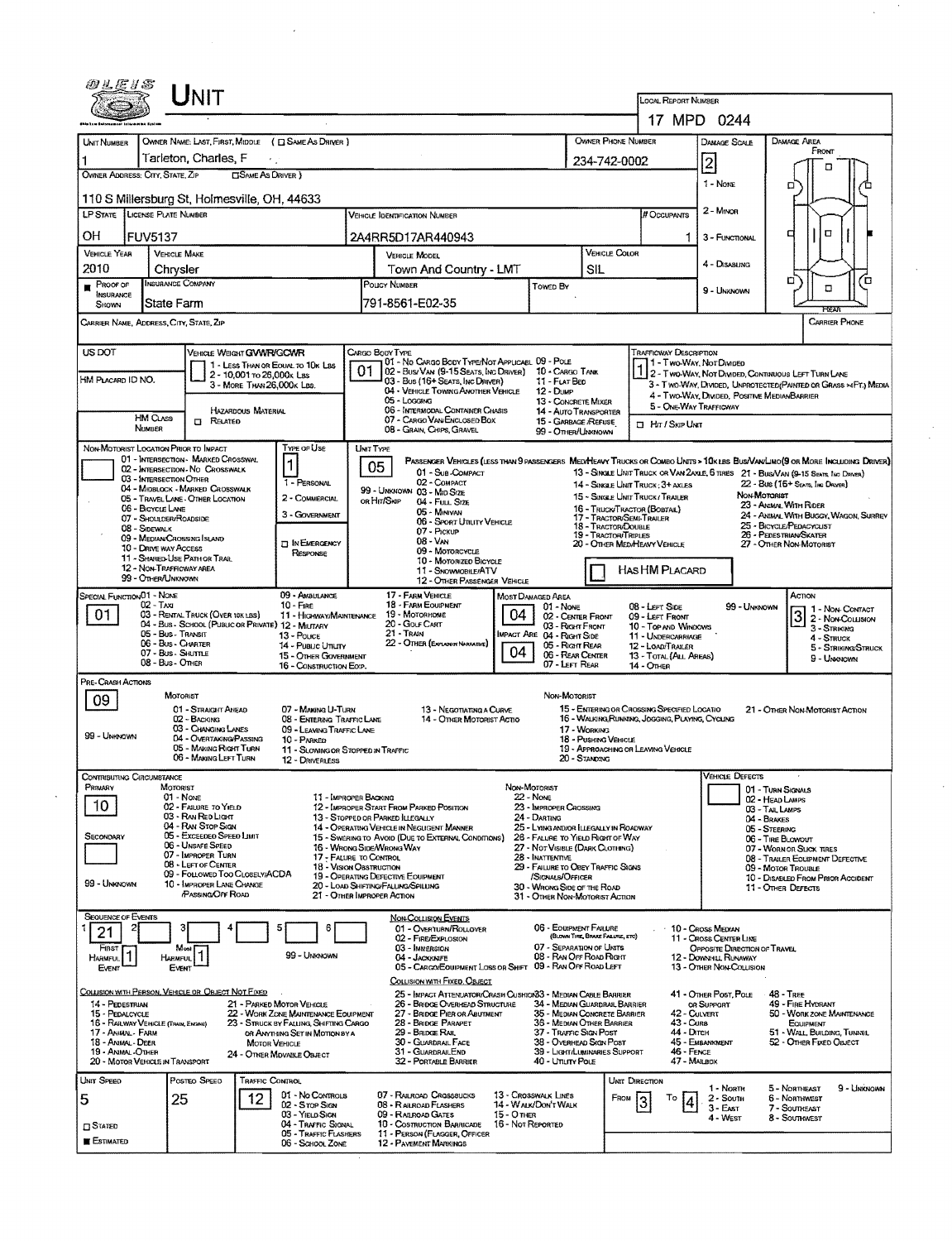|                                                                 | JNIT                                                                                                         |                                                                                |                                                                                                  |                                                                             |                                                                               | LOCAL REPORT NUMBER                                       |                                                                                   |                                                                                                                              |
|-----------------------------------------------------------------|--------------------------------------------------------------------------------------------------------------|--------------------------------------------------------------------------------|--------------------------------------------------------------------------------------------------|-----------------------------------------------------------------------------|-------------------------------------------------------------------------------|-----------------------------------------------------------|-----------------------------------------------------------------------------------|------------------------------------------------------------------------------------------------------------------------------|
|                                                                 |                                                                                                              |                                                                                |                                                                                                  |                                                                             |                                                                               | 17 MPD 0244                                               |                                                                                   |                                                                                                                              |
| UNIT NUMBER<br>$\overline{2}$                                   | OWNER NAME: LAST, FIRST, MIDDLE ( C) SAME AS DRIVER )<br>Edens, Jessica, L                                   |                                                                                |                                                                                                  |                                                                             | <b>OWNER PHONE NUMBER</b>                                                     |                                                           | <b>DAMAGE SCALE</b>                                                               | <b>DAMAGE AREA</b><br>FRONT                                                                                                  |
|                                                                 | OWNER ADDRESS: CITY, STATE, ZIP                                                                              | <b>OSAME AS DRIVER</b> )                                                       |                                                                                                  |                                                                             | 330-231-6003                                                                  |                                                           | 2                                                                                 | п                                                                                                                            |
|                                                                 | 4370 CR 58, Millersburg, OH, 44654                                                                           |                                                                                |                                                                                                  |                                                                             |                                                                               |                                                           | 1 - None                                                                          | o                                                                                                                            |
|                                                                 | LP STATE LIGENSE PLATE NUMBER                                                                                |                                                                                | <b>VEHICLE IDENTIFICATION NUMBER</b>                                                             |                                                                             |                                                                               | # Occupants                                               | 2 - Milnon                                                                        |                                                                                                                              |
| OН                                                              | D792823                                                                                                      |                                                                                | IFMCU03Z68KC82460                                                                                |                                                                             |                                                                               | 0                                                         | 3 - FUNCTIONAL                                                                    | α<br>о                                                                                                                       |
| <b>VEHICLE YEAR</b>                                             | <b>VEHICLE MAKE</b>                                                                                          |                                                                                | VEHICLE MODEL                                                                                    |                                                                             | VEHICLE COLOR                                                                 |                                                           | 4 - DISABLING                                                                     |                                                                                                                              |
| 2008<br>$P_{\text{ROOF OF}}$                                    | Ford<br><b>INSURANCE COMPANY</b>                                                                             |                                                                                | Escape<br>POLICY NUMBER                                                                          |                                                                             | GRY                                                                           |                                                           |                                                                                   | Έ<br>α                                                                                                                       |
| INSURANCE<br>SHOWN                                              | Founders                                                                                                     |                                                                                | IFMCU03Z68KC82460                                                                                | Towed By                                                                    |                                                                               |                                                           | 9 - Unknown                                                                       | o                                                                                                                            |
|                                                                 | CARRIER NAME, ADDRESS, CITY, STATE, ZIP                                                                      |                                                                                |                                                                                                  |                                                                             |                                                                               |                                                           |                                                                                   | FCFA<br>CARRIER PHONE                                                                                                        |
|                                                                 |                                                                                                              |                                                                                |                                                                                                  |                                                                             |                                                                               |                                                           |                                                                                   |                                                                                                                              |
| US DOT                                                          | VEHICLE WEIGHT GWWR/GCWR                                                                                     | 1 - LESS THAN OR EQUAL TO 10K LBS                                              | Cargo Body Type<br>101 - No Cargo Body Type/Not Applicabl. 09 - Pole                             |                                                                             |                                                                               | <b>TRAFFICWAY DESCRIPTION</b><br>1 - Two-Way, Not Divided |                                                                                   |                                                                                                                              |
| HM PLACARD ID NO.                                               |                                                                                                              | 2 - 10,001 to 26,000x Las<br>3 - MORE THAN 26,000K LBS.                        | 01<br>02 - Bus/ Van (9-15 Seats, Ing Driver)<br>03 - Bus (16+ Seats, Inc Driver)                 | 10 - Cargo Tank<br>11 - FLAT BED                                            |                                                                               |                                                           |                                                                                   | 2 - TWO-WAY, NOT DIVIDED, CONTINUOUS LEFT TURN LANE<br>3 - Two-Way, Divided, Unprotected (Painted or Grass >4Ft.) Media      |
|                                                                 |                                                                                                              |                                                                                | 04 - VEHICLE TOWING ANOTHER VEHICLE<br>05 - Logging<br>06 - INTERMODAL CONTAINER CHASIS          | 12 - Dump<br>13 - CONGRETE MIXER                                            |                                                                               | 5 - ONE-WAY TRAFFICWAY                                    | 4 TWO WAY, DIVIDED, POSITIVE MEDIANBARRIER                                        |                                                                                                                              |
|                                                                 | <b>HM CLASS</b><br><b>D</b> RELATED<br>NUMBER                                                                | HAZARDOUS MATERIAL                                                             | 07 - CARGO VAN ENCLOSED BOX<br>08 - GRAIN, CHIPS, GRAVEL                                         | 15 - GARBAGE /REFUSE                                                        | 14 - Auto Transporter                                                         | <b>D</b> Hir / Skip UNIT                                  |                                                                                   |                                                                                                                              |
|                                                                 | NON-MOTORIST LOCATION PRIOR TO IMPACT                                                                        | Type of Use                                                                    | <b>UNIT TYPE</b>                                                                                 | 99 - OTHER/UNKNOWN                                                          |                                                                               |                                                           |                                                                                   |                                                                                                                              |
|                                                                 | 01 - INTERSECTION - MARKED CROSSWAL<br>02 - INTERSECTION - NO CROSSWALK                                      | $\blacksquare$                                                                 | 06<br>01 - Sub-Compact                                                                           |                                                                             |                                                                               |                                                           |                                                                                   | PASSENGER VEHICLES (LESS THAN B PASSENGERS MEDIMEANY TRUCKS OR COMBO UNITS > 10KLBS BUS/VAN/LIMO(9 OR MORE INCLUDING DRIVER) |
|                                                                 | 03 - INTERSECTION OTHER<br>04 - MIDBLOCK - MARKED CROSSWALK                                                  | 1 - PERSONAL                                                                   | 02 - COMPACT<br>99 - UNKNOWN 03 - MID SIZE                                                       |                                                                             |                                                                               | 14 - SINGLE UNIT TRUCK: 3+ AXLES                          |                                                                                   | 13 - SINGLE UNIT TRUCK OR VAN 24XLE, 6 TIRES 21 - BUS/VAN (9-15 SEATS, INC DIRNER)<br>22 - Bus (16+ Sears, Inc Driver)       |
|                                                                 | 05 - TRAVEL LANE - OTHER LOCATION<br>06 - BICYCLE LANE                                                       | 2 - COMMERCIAL                                                                 | on Hit/Skip<br>04 - FutL Size<br>05 MINIVAN                                                      |                                                                             | 16 - TRUCK/TRACTOR (BOSTAIL)                                                  | 15 - SINGLE UNIT TRUCK / TRAILER                          | NON-MOTORIST                                                                      | 23 - AMMAL WITH RIDER                                                                                                        |
|                                                                 | 07 - Shoulder/Roadside<br>08 - Sidewalk                                                                      | 3 - GOVERNMENT                                                                 | 06 - SPORT UTUTY VEHICLE<br>07 - Pickup                                                          |                                                                             | 17 - TRACTOR/SEMI-TRAILER<br>18 - Tractor/Double                              |                                                           |                                                                                   | 24 - ANIMAL WITH BUGGY, WAGON, SURREY<br>25 - BICYCLE/PEDACYCLIST                                                            |
|                                                                 | 09 - MEDIAN CROSSING ISLAND<br>10 - DRIVE WAY ACCESS                                                         | <b>D IN EMERGENCY</b><br>RESPONSE                                              | $08 - V_{AN}$<br>09 - MOTORCYCLE                                                                 |                                                                             | <b>19 - TRACTOR/TRIPLES</b><br>20 - OTHER MED/HEAVY VEHICLE                   |                                                           |                                                                                   | 26 - PEDESTRIAN/SKATER<br>27 - OTHER NON-MOTORIST                                                                            |
|                                                                 | 11 - SHARED-USE PATH OR TRAIL<br>12 - NON-TRAFFICWAY AREA                                                    |                                                                                | 10 - MOTORIZED BICYCLE<br>11 - SNOWMOBILE/ATV                                                    |                                                                             |                                                                               | HASHM PLACARD                                             |                                                                                   |                                                                                                                              |
| SPECIAL FUNCTION 01 - NONE                                      | 99 - OTHER/UNKNOWN                                                                                           | 09 - AMBULANCE                                                                 | 12 - OTHER PASSENGER VEHICLE<br>17 - FARM VEHICLE                                                |                                                                             |                                                                               |                                                           |                                                                                   | Аспом                                                                                                                        |
| 01                                                              | $02 - Tax1$                                                                                                  | $10 -$ FIRE                                                                    |                                                                                                  |                                                                             |                                                                               |                                                           |                                                                                   |                                                                                                                              |
|                                                                 |                                                                                                              |                                                                                | 18 - FARM EQUIPMENT                                                                              | MOST DAMAGED AREA<br>01 - None                                              |                                                                               | 08 - LEFT SIDE                                            | 99 - Unimown                                                                      | 1 - Non-Contact                                                                                                              |
|                                                                 | 03 - RENTAL TRUCK (OVER 10KL8S)<br>04 - Bus - SCHOOL (PUBLIC OR PRIVATE) 12 - MILITARY<br>05 - Bus - Transit | 11 - HIGHWAY/MAINTENANCE                                                       | 19 - Мотояноме<br>20 - GOLF CART<br>21 - TRAIN                                                   | 03<br>03 - Right Front                                                      | 02 - CENTER FRONT                                                             | 09 - LEFT FRONT<br>10 - TOP AND WINDOWS                   |                                                                                   | 2 - Non-Collision<br>3 - Striking                                                                                            |
|                                                                 | 06 - Bus - CHARTER<br>07 - Bus - Shorne                                                                      | 13 - Pouce<br>14 - Pusuc Unury<br>15 - OTHER GOVERNMENT                        | 22 - OTHER (EXPLAIN IN NARRATIVE)                                                                | MPACT ARE 04 - RIGHT SIDE<br>05 - Right Rear<br>03<br>06 - REAR CENTER      |                                                                               | 11 - UNDERCARRIAGE<br>12 - LOAD/TRAILER                   |                                                                                   | 4 - STRUCK<br>5 - STRIKING/STRUCK                                                                                            |
|                                                                 | 08 - Bus - Omen                                                                                              | 16 - CONSTRUCTION EQIP.                                                        |                                                                                                  | 07 - Left Rear                                                              |                                                                               | 13 - TOTAL (ALL AREAS)<br>14 - Other                      |                                                                                   | 9 - UNKNOWN                                                                                                                  |
| PRE- CRASH ACTIONS                                              | <b>MOTORIST</b>                                                                                              |                                                                                |                                                                                                  | NON-MOTORIST                                                                |                                                                               |                                                           |                                                                                   |                                                                                                                              |
| 10                                                              | 01 - STRAIGHT AHPAD                                                                                          | 07 - MAKING U-TURN                                                             | 13 - Negotiating a Curve                                                                         |                                                                             |                                                                               | 15 - ENTERING OR CROSSING SPECIFIED LOCATIO               |                                                                                   | 21 - OTHER NON-MOTORIST ACTION                                                                                               |
|                                                                 | 02 - BACKING<br>03 - CHANGING LANES                                                                          | 08 - ENTERING TRAFFIC LANE<br>09 - LEAVING TRAFFIC LANE                        | 14 - OTHER MOTORIST ACTIO                                                                        |                                                                             | 17 - WORKING                                                                  | 16 - WALKING RUNNING, JOGGING, PLAYING, CYCLING           |                                                                                   |                                                                                                                              |
|                                                                 | 04 - OVERTAKING/PASSING<br>05 - MAKING RIGHT TURN                                                            | 10 - PARKED<br>11 - Slowing DR Stopped In Traffic                              |                                                                                                  |                                                                             | 18 - Pushing Vehicle<br>ZU - STANDING                                         | 19 - APPROACHING OR LEAVING VEHICLE                       |                                                                                   |                                                                                                                              |
|                                                                 | <b>MAKING LEFT TURN</b>                                                                                      | 12 - Driverless                                                                |                                                                                                  |                                                                             |                                                                               |                                                           | <b>VEHICLE DEFECTS</b>                                                            |                                                                                                                              |
| 99 - UNKNOWN<br>CONTRIBUTING CIRCUMSTANCE<br>PRIMARY            | MOTORIST<br>01 - NONE                                                                                        |                                                                                | 11 - IMPROPER BACKING                                                                            | Non-Motorist<br>22 - None                                                   |                                                                               |                                                           |                                                                                   | 01 - TURN SIGNALS<br>02 - HEAD LAMPS                                                                                         |
| 01                                                              | 02 - FAILURE TO YIELD<br>03 - RAN REO LIGHT                                                                  |                                                                                | 12 - IMPROPER START FROM PARKED POSITION<br>13 - STOPPED OR PARKED ILLEGALLY                     | 23 - IMPROPER CROSSING<br>24 - DARTING                                      |                                                                               |                                                           |                                                                                   | 03 - TAIL LAMPS<br>04 - BRAKES                                                                                               |
| SECONDARY                                                       | 04 - RAN STOP SIGN<br>05 - Exceeped Speed Limit                                                              |                                                                                | 14 - OPERATING VEHICLE IN NEGLIGENT MANNER<br>15 - Swering to Avoid (Due to External Conditions) | 25 - LYING AND/OR ILLEGALLY IN ROADWAY<br>26 - FALURE TO YIELD RIGHT OF WAY |                                                                               |                                                           |                                                                                   | 05 - STEERING<br>06 - TIRE BLOWOUT                                                                                           |
|                                                                 | 06 - UNSAFE SPEED<br>07 - IMPROPER TURN                                                                      |                                                                                | 16 - WRONG SIDEANRONG WAY<br>17 - FALURE TO CONTROL                                              | 27 - Not Visible (Dark Clothing)<br>28 - INATTENTIVE                        |                                                                               |                                                           |                                                                                   | 07 - WORN OR SUCK TIRES<br>08 - TRAILER EQUIPMENT DEFECTIVE                                                                  |
|                                                                 | 08 - LEFT OF CENTER<br>09 - FOLLOWED TOO CLOSELY/ACDA                                                        |                                                                                | <b>18 - VISION OBSTRUCTION</b><br>19 - OPERATING DEFECTIVE EQUIPMENT                             | 29 - FAILURE TO OBEY TRAFFIC SIGNS<br>/SIGNALS/OFFICER                      |                                                                               |                                                           |                                                                                   | 09 - Motor Trouble<br>10 - DISABLEO FROM PRIOR ACCIDENT                                                                      |
| 99 - Unknown                                                    | 10 - IMPROPER LANE CHANGE<br>PASSING OFF ROAD                                                                |                                                                                | 20 - LOAD SHIFTING/FALUNG/SPILLING<br>21 - OTHER IMPROPER ACTION                                 | 30 - WRONG SIDE OF THE ROAD<br>31 - OTHER NON-MOTORIST ACTION               |                                                                               |                                                           |                                                                                   | 11 - OTHER DEFECTS                                                                                                           |
| SEQUENCE OF EVENTS                                              |                                                                                                              |                                                                                | <b>NON-COLLISION EVENTS</b>                                                                      |                                                                             |                                                                               |                                                           |                                                                                   |                                                                                                                              |
| 20                                                              |                                                                                                              | 6<br>5                                                                         | 01 - OVERTURN/ROLLOVER<br>02 - FIRE/EXPLOSION                                                    | 06 - EQUIPMENT FAILURE                                                      | (BLOWN TIRE, BRAKE FAILURE, ETC)                                              |                                                           | 10 - CROSS MEDIAN<br>11 - Cross CENTER LINE                                       |                                                                                                                              |
| FIRST I                                                         | Most<br>HARMFUL                                                                                              | 99 - UNKNOWN                                                                   | 03 - IMMERSION<br>04 - Jackkapfe<br>05 - CARGO/EQUIPMENT LOSS OR SHIFT                           |                                                                             | 07 - SEPARATION OF UNITS<br>08 - RAN OFF ROAD RIGHT<br>09 - RAN OFF ROAD LEFT |                                                           | OPPOSITE DIRECTION OF TRAVEL<br>12 - DOWNHILL RUNAWAY<br>13 - OTHER NON-COLLISION |                                                                                                                              |
| Harmful I<br>Event                                              | Event                                                                                                        |                                                                                | COLUSION WITH FIXED, ORJECT                                                                      |                                                                             |                                                                               |                                                           |                                                                                   |                                                                                                                              |
| 14 - PEDESTRIAN                                                 | COLLISION WITH PERSON, VEHICLE OR OBJECT NOT FIXED                                                           | 21 - PARKED MOTOR VEHICLE                                                      | 25 - IMPACT ATTENUATOR/CRASH CUSHION33 - MEDIAN CABLE BARRIER<br>26 - BRIDGE OVERHEAD STRUCTURE  |                                                                             | 34 - MEDIAN GUARDRAIL BARRIER                                                 |                                                           | 41 - OTHER POST, POLE<br>OR SUPPORT                                               | $48 - THEE$<br>49 - FIRE HYDRANT                                                                                             |
| 15 - PEDALCYCLE                                                 | <b>16 - RAILWAY VEHICLE (TRAIN, ENGINE)</b>                                                                  | 22 - WORK ZONE MAINTENANCE EQUIPMENT<br>23 - STRUCK BY FALLING, SHIFTING CARGO | 27 - BRIDGE PIER OR ABUTMENT<br>28 - BRIDGE PARAPET                                              |                                                                             | 35 - MEDIAN CONCRETE BARRIER<br>36 - MEDIAN OTHER BARRIER                     | 42 - QUIVERT<br>43 - Сиве                                 |                                                                                   | 50 - WORK ZONE MAINTENANCE<br>EQUIPMENT                                                                                      |
|                                                                 |                                                                                                              | OR ANYTHING SET IN MOTION BY A<br><b>MOTOR VEHICLE</b>                         | 29 - Bridge Rail<br>30 - GUARDRAIL FACE                                                          | 37 - TRAFFIC SIGN POST                                                      | 38 - Overhead Stan Post                                                       | 44 - Dirch                                                | 45 - EMBANKMENT                                                                   | 51 - WALL, BUILDING, TUNNEL<br>52 - OTHER FIXED OBJECT                                                                       |
| 17 - ANIMAL - FARM<br>18 - Animal - Deer<br>19 - ANIMAL - OTHER | 20 - MOTOR VEHICLE IN TRANSPORT                                                                              | 24 - OTHER MOVABLE OBJECT                                                      | 31 - GUARDRAILEND<br>32 - PORTABLE BARRIER                                                       | 40 - UTUTY POLE                                                             | 39 - LIGHT/LUMINARIES SUPPORT                                                 | 46 - FENCE<br>47 - MAILBOX                                |                                                                                   |                                                                                                                              |
| UNIT SPEED                                                      | POSTED SPEED                                                                                                 | TRAFFIC CONTROL                                                                |                                                                                                  |                                                                             |                                                                               | UNIT DIRECTION                                            | 1 - NORTH                                                                         | 5 - NORTHEAST<br>9 - UNKNOWN                                                                                                 |
| 0                                                               |                                                                                                              | 01 - No Controls<br>12<br>02 - S TOP SIGN                                      | 07 - RALROAD CROSSBUCKS<br>08 - RAILRDAD FLASHERS                                                | 13 - Crosswalk Lines<br>14 - WALK/DON'T WALK                                | FROM                                                                          | Ţо                                                        | $2 -$ South<br>3 - East                                                           | 6 - NORTHWEST<br>7 - SOUTHEAST                                                                                               |
| <b>STATED</b>                                                   |                                                                                                              | 03 - YIELD SIGN<br>04 - TRAFFIC SIGNAL<br>05 - TRAFFIC FLASHERS                | 09 - RALROAD GATES<br>10 - Costruction Barricade<br>11 - PERSON (FLAGGER, OFFICER                | <b>15 - O THER</b><br>16 - Not Reported                                     |                                                                               |                                                           | 4 - WEST                                                                          | 8 - SoutHWEST                                                                                                                |

 $\label{eq:2} \frac{1}{\sqrt{2\pi}}\int_{0}^{\infty}\frac{1}{\sqrt{2\pi}}\left|\frac{d\theta}{2\pi}\right|^{2}dx\leq\frac{1}{2\sqrt{2}}\int_{0}^{\infty}\frac{d\theta}{2\pi}dx$ 

 $\label{eq:2.1} \frac{1}{\sqrt{2}}\int_{\mathbb{R}^3}\frac{1}{\sqrt{2}}\left(\frac{1}{\sqrt{2}}\right)^2\frac{1}{\sqrt{2}}\left(\frac{1}{\sqrt{2}}\right)^2\frac{1}{\sqrt{2}}\left(\frac{1}{\sqrt{2}}\right)^2\frac{1}{\sqrt{2}}\left(\frac{1}{\sqrt{2}}\right)^2.$